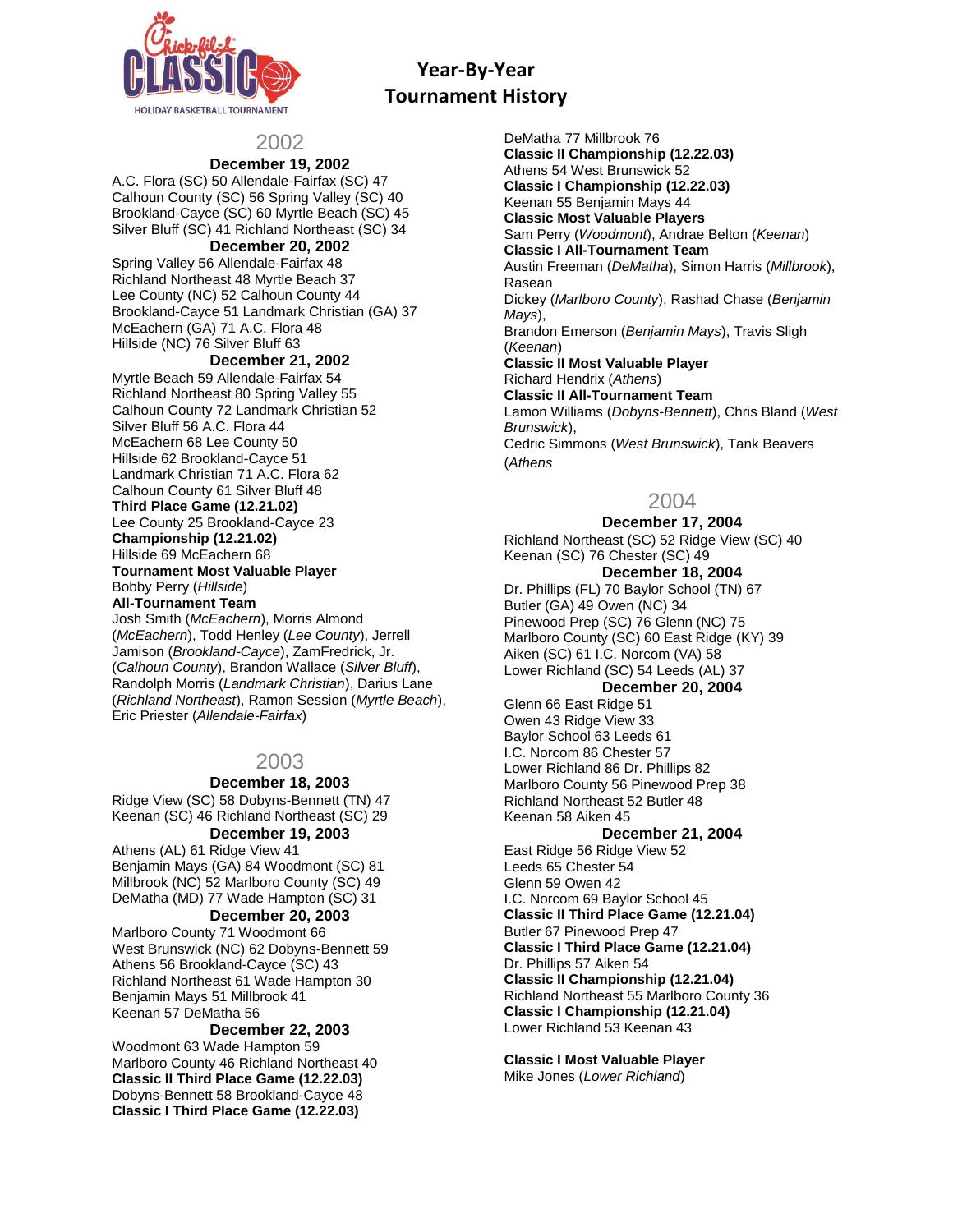

# 2004 continued

#### **Classic I All-Tournament Team**

Jonathan Adams (*Baylor School*), Vernon Macklin (*I.C. Norcom*), Jeremiah Richardson (*Lower Richland*), Mario Sisinni (*Dr. Phillips*), Travis Sligh (*Keenan*) **Classic II Most Valuable Player** Lucas Hargrove (*Richland Northeast*) **Classic II All-Tournament Team** Cassan Breeden (*Marlboro County*), Ayman Eggleston (*Richland Northeast*), Tyrese Harris (*Butler*), Daniel Quinlan (*Pinewood Prep*), Daniel Weaver (*Owen*)

# 2005

**December 20, 2005**

Richland Northeast (SC) 70 Tabernacle Baptist (BAH) 53 St. Anthony (NJ) 76 Keenan (SC) 35 **December 21, 2005** S.R. Butler (AL) 70 Bethune-Bowman (SC) 36 Dunwoody (GA) 81 Lancaster (SC) 48 Hamilton (TN) 93 Greer (SC) 45 Lexington Catholic (KY) 69 Blythewood (SC) 33 Charlotte Christian (NC) 58 Lower Richland (SC) 56 Norcross (GA) 66 Winter Park (FL) 60 **December 22, 2005** Bethune-Bowman 46 Blythewood 36 Tabernacle Baptist 67 Greer 45 Lower Richland 83 Lancaster 54 Winter Park 76 Keenan 46 S.R. Butler 68 Lexington Catholic 59 Hamilton 55 Richland Northeast 51 Charlotte Christian 80 Dunwoody 68 Norcross 55 St. Anthony 52 **December 23, 2005** Greer 51 Blythewood 39 Keenan 55 Lancaster 45

Tabernacle Baptist 64 Bethune-Bowman 41 Lower Richland 61 Winter Park 53 **Classic II Third Place Game (12.23.05)** Lexington Catholic 50 Richland Northeast 46 **Classic I Third Place Game (12.23.05)** St. Anthony 50 Dunwoody 43 **Classic II Championship (12.23.05)** Hamilton 68 S.R. Butler 61 **Classic I Championship (12.23.05)** Charlotte Christian 64 Norcross 60 **Classic I Most Valuable Player** Stephen Curry (*Charlotte Christian*) **Classic I All-Touranment Team** Giovanni Carenza (*St. Anthony*), Mike Jones (*Lower Richland*), Gani Lawal (*Norcross*), Jody Meeks (*Norcross*), Damier Pitts (*Charlotte Chrisitan*)

**Classic II Most Valuable Player** Deveyon Hunter (*Hamilton*) **Classic II All-Tournament Team** Dynile Forbes (*Tabernacle Baptist*), James Barfield (*Richland Northeast*), Brian Hewitt (*Lexington Catholic*), Rod Smith (*S.R. Butler*), Jay Watkins (*Hamilton*

# 2006

**December 19, 2006** Horizon (CA) 55 Ridge View (SC) 42 Richland Northeast (SC) 51 Keenan (SC) 39 **December 20, 2006** John Carroll (MD) 44 Hammond (SC) 30 Archbishop Mitty (CA) 60 Sumter (SC) 45 Charlotte Christian (NC) 75 Pinewood Prep (SC) 72 Dunwoody (GA) 77 Irmo (SC) 71 Meadowcreek (GA) 79 Ribault (FL) 53 New Hanover (NC) 59 Lower Richland (SC) 38 **December 21, 2006** Ridge View 72 Hammond 56 Irmo 62 Ribault 46 Sumter 64 Lower Richland 59 (OT) Pinewood Prep 63 Keenan 57 Horizon 57 John Carroll 55 (2 OT) Charlotte Christian 64 Richland Northeast 42 Dunwoody 83 Meadowcreek 67 New Hanover 59 Archbishop Mitty 56 **December 22, 2006** Keenan 70 Hammond 62 Lower Richland 58 Ribault 50 Irmo 60 Sumter 45 Pinewood Prep 79 Ridge View 61 **Classic II Third Place Game (12.22.06)** John Carroll 55 Richland Northeast 44 **Classic I Third Place Game (12.22.06)** Meadowcreek 74 Archbishop Mitty 58 **Classic II Championship (12.22.06)** Charlotte Christian 71 Horizon 63 **Classic I Championship (12.22.06)** New Hanover 72 Dunwoody 61 **Classic I Most Valuable Player** James Beatty (*New Hanover*) **Classic I All-Touranment Team** Ty Walker (*New Hanover*), Zac Swansey (*Dunwoody*), Pierre Jordan (*Dunwoody*), Chris Allen (*Meadowcreek*), Drew Gordon (*Archbishop Mitty*) **Classic II Most Valuable Player** Damier Pitts (*Charlotte Christian*) **Classic II All-Touranment Team** Omar Carter (*Charlotte Christian*), Marquise Carter (*Horizon*), Jeff Withey (*Horizon*), Isaiah Philmore (*John Carroll*), **Milton** Jennings (*Pinewood Prep*)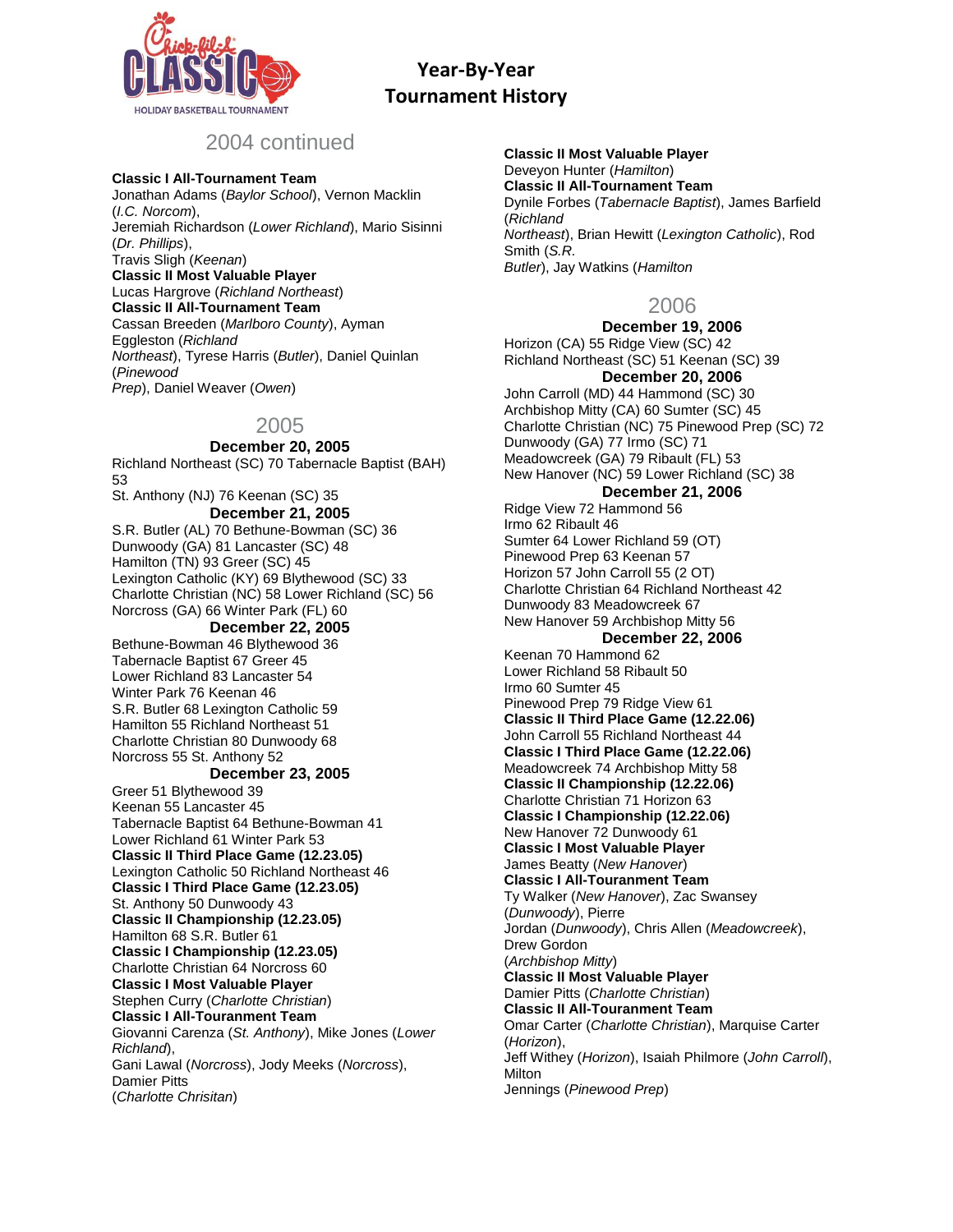

# 2007

# **December 19, 2007**

Dreher (SC) 77 Gadsden City (AL) 64 Richland Northeast (SC) 46 Tabernacle Baptist (BAH) 34

## **December 20, 2007**

Paul VI (VA) 66 Hammond (SC) 59 Christ School (NC) 72 Dutch Fork (SC) 64 Craigmont (TN) 59 Glenn Hills (GA) 58 Pinewood Prep (SC) 64 Logan (WV) 55 New Hanover (NC) 62 Hartsville (SC) 49 Centennial (GA) 67 Lower Richland (SC) 59

## **December 21, 2007**

Dutch Fork 64 Hammond 43 Glenn Hills 71 Hartsville 50 Gadsden City 63 Lower Richland 54 Logan 56 Tabernacle Baptist 41 Christ School 76 Paul VI 59 Pinewood Prep 73 Richland Northeast 55 Centennial 62 Dreher 54 Craigmont 74 New Hanover 60

#### **December 22, 2007**

Tabernacle Baptist 47 Hammond 43 Hartsville 51 Lower Richland 50 Dutch Fork 70 Logan 35 Glenn Hills 65 Gadsden City 64 **Classic II Third Place Game (12.22.07)** Paul VI 60 Richland Northeast 47 **Classic I Third Place Game (12.22.07)** New Hanover 55 Dreher 48 **Classic II Championship (12.22.07)** Christ School 75 Pinewood Prep 73 **Classic I Championship (12.22.07)** Centennial 81 Craigmont 79 **Classic I Most Valuable Player** Terrico White (*Craigmont*) **Classic I All-Tournament Team** Jared Marine (*Hartsville*), Rakeen Wilson (*New Hanover*), Lorenzo Brown (*Centennial*), Jihad McCloud (*Glenn Hills*), Case Stiglbauer (*Dreher*) **Classic II Most Valuable Player** Milton Jennings (*Pinewood Prep*) **Classic II All-Tournament Team** Murphy Holloway (*Dutch Fork*), Miles Plumlee (*Christ School*), Ryan Steed (*Pinewood Prep*), Lakeem Jackson (*Christ School*), Adrian Mills (*Paul VI*)

# 2008

#### **December 19, 2008**

Ridge View (SC) 64 C.A. Johnson (SC) 53 Richland Northeast (SC) 74 Lower Richland (SC) 68 (OT)

#### **December 20, 2008**

Greenville (SC) 68 Union County (SC) 43

Myers Park (NC) 63 Bishop McGuiness (OK) 51 Orlando Christian (FL) 73 Logan (WV) 40 Miller Grove (GA) 52 Miller School (VA) 50 Pinewood Prep (SC) 57 Keenan (SC) 50 Christ School (NC) 76 Ravenscroft (NC) 45 **December 22, 2008** Bishop McGuiness 46 C.A. Johnson 41 Lower Richland 62 Logan 60 Keenan 82 Union County 49 Miller School 66 Ravenscroft 53 Myers Park 84 Ridge View 62 Pinewood Prep 60 Greenville 40 Orlando Christian 54 Richland Northeast 38 Christ School 77 Miller Grove 63 **December 23, 2008** Logan 68 C.A. Johnson 58 Ravenscroft 77 Union County 46 Bishop McGuiness 71 Lower Richland 63 Miller School 61 Keenan 54 **Classic II Third Place Game (12.23.08)** Richland Northeast 60 Ridge View 52 **Classic I Third Place Game (12.23.08)** Miller Grove 67 Greenville 63 **Classic II Championship (12.23.08)** Orlando Christian 63 Myers Park 59 **Classic I Championship (12.23.08)** Christ School 73 Pinewood Prep 63 **Classic I Most Valuable Player** Lakeem Jackson (*Christ School*) **Classic I All-Tournament Team** Mason Plumlee (*Christ School*), Milton Jennings (*Pinewood Prep*), Kenny Manigault (*Pinewood Prep*), Stephen Hill (*Miller Grove*), Ryan Kelly (*Ravenscroft*) **Classic II Most Valuable Player** Tyshawn Patterson (*Orlando Christian*) **Classic II All-Tournament Team** Keith Clanton (*Orlando Christian*), Odell Turner (*Myers Park*), Rashawn Carroll (*Richland Northeast*), Ryan Randolph (*Bishop McGuiness*), Preston Blackmon (*Lower Richland*)

# 2009

## **December 18, 2009**

Fairfield Central (SC) 62 Ridge View (SC) 60 Richland Northeast (SC) 63 Lower Richland (SC) 53 **December 19, 2009**

Vance (NC) 56 Irmo (SC) 41 Charlotte Christian (NC) 56 Trinity Christian (NC) 46 Westlake (GA) 81 Ridge View\* 30 *\*Ridge View subs for Lexington Catholic due to winter weather* Christ School (NC) 78 Norfolk Christian (VA) 60 Rice (NY) 67 Taft (OH) 60 Dreher (SC) 77 Keenan (SC) 64 **December 21, 2009**

Trinity Christian 62 Ridge View 55 Taft 67 Lower Richland 58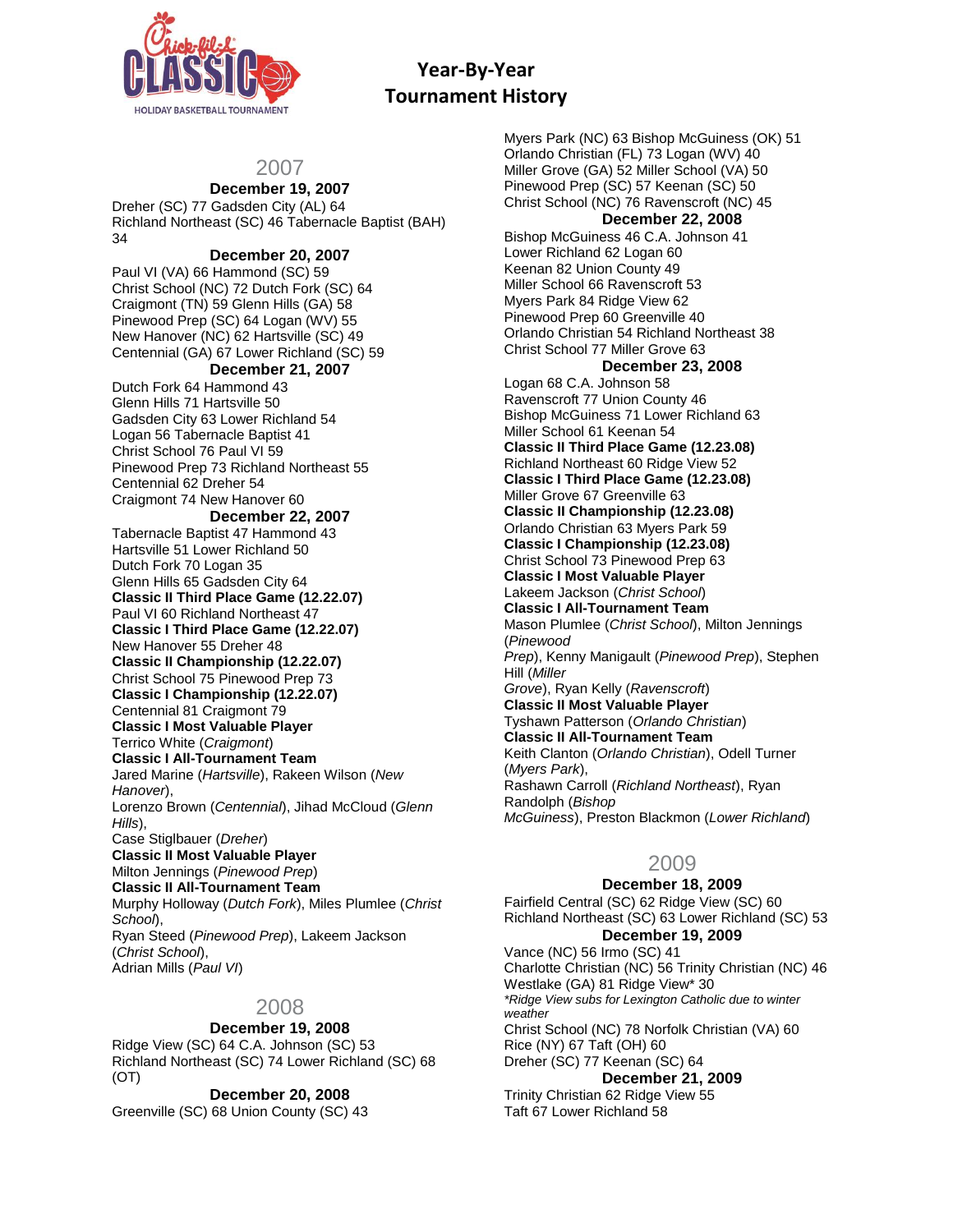

# 2009 continued

Norfolk Christian 54 Keenan 31 Lexington Catholic (KY) 65 Irmo 50 Charlotte Christian 60 Fairfield Central 49 Westlake 50 Vance 44 Rice 58 Richland Northeast 49 Christ School 85 Dreher 55 **December 22, 2009** Keenan 76 Ridge View 68 Lower Richland 63 Irmo 45 Norfolk Christian 52 Trinity Christian 41 Taft 68 Lexington Catholic 67 **Classic II Third Place Game (12.22.09)** Dreher 63 Fairfield Central 56 **Classic I Third Place Game (12.22.09)** Richland Northeast 57 Vance 49 **Classic II Championship (12.22.09)** Christ School 60 Charlotte Christian 57 **Classic I Championship (12.22.09)** Westlake 53 Rice 47 **Classic I Most Valuable Player** Marcus Thornton (*Westlake*) **Classic I All-Tournament Team** Kadeem Jack (*Rice*), Jarred Guest (*Richland Northeast*), Braxton Ogubueze (*Vance*), Adolphus Washington (*Taft*), Jaylen Beckham (*Lexington Catholic*) **Classic II Most Valuable Player** Chris Brown (*Dreher*) **Classic II All-Tournament Team** Tony Kimbro (*Christ School*), Demarcus Harrison (*Christ School*), Anthony Gill (*Charlotte Christian*), James McAdoo (*Norfolk Christian*), Marquis Robinson (*Fairfield Central)*

# 2010

# **December 20, 2010**

Keenan (SC) 55 Blythewood (SC) 39 Richland Northeast (SC) 54 Lower Richland (SC) 41 **December 21, 2010**

Irmo (SC) 60 Daniel (SC) 48 Faith United (NC) 49 The Rock (FL) 46 Rockdale County (GA) 60 Miami Norland (FL) 54 Benedictine (VA) 53 Charlotte Christian (NC) 41 Memphis Central (TN) 54 Grace Prep (TX) 38 Norcross (GA) 48 Penn Wood (PA) 45

#### **December 22, 2010**

Charlotte Christian 44 The Rock 42 Penn Wood 62 Blythewood 34 Miami Norland 56 Daniel 44 Grace Prep 76 Lower Richland 60 United Faith 71 Benedictine 61 Irmo 58 Rockdale County 55 Keenan 56 Norcross 49 Memphis Central 49 Richland Northeast 42 **December 23, 2010**

Daniel 57 Lower Richland 52 The Rock 56 Blythewood 33 Grace Prep 55 Miami Norland 35 Charlotte Christian 55 Penn Wood 46 **Classic II Third Place Game (12.23.10)** Rockdale County 66 Richland Northeast 55 **Classic I Third Place Game (12.23.10)** Norcross 54 Benedictine 43 **Classic II Championship (12.23.10)** Irmo 56 Memphis Central 50 **Classic I Championship (12.23.10)** United Faith 75 Keenan 57 **Classic I Most Valuable Player** Paris Roberts-Campbell (*United Faith*) **Classic I All-Tournament Team** Anthony Gill (*Charlotte Christian*), Aaron Brown (*Penn Wood*), Mike Gbinije (*Benedictine*), Quinton Johnson (*Keenan*), Braxton Ogbueze (*United Faith*) **Classic II Most Valuable Player** Jarnell Stokes (*Memphis Central*) **Classic II All-Tournament Team** Isaiah Austin (*Grace Prep*), Kevin Ware (*Rockdale County*), Bernard Thompson (*Rockdale County*), Cleon Roberts (*Miami Norland*), Jordan Roper (*Irmo*)

# 2011

**December 19, 2011** Spring Valley (SC) 64 Wilson (SC) 61 Lower Richland (SC) 66 Ridge View (SC) 51 **December 20, 2011** Paul VI (VA) 71 United Faith (NC) 51

Word of God (NC) 61 Christ School (NC) 59 West Charlotte (NC) 62 Columbia (GA) 45 La Verne Lutheran (CA) 73 Southwest DeKalb (GA) 67 Oak Hill (VA) 93 Westtown (PA) 43 Keenan (SC) 66 Richland Northeast (SC) 64 **December 21, 2011**

Southwest DeKalb 76 Wilson 55 Christ School 85 United Faith 83 Spring Valley 69 La Verne Lutheran 65 Paul VI 71 Word of God 68 Columbia 84 Ridge View 50 West Charlotte 56 Lower Richland 54 Richland Northeast 47 Westtown 35 Oak Hill 68 Keenan 67

#### **December 22, 2011**

Wilson 63 Ridge View 51 Westtown 67 United Faith 43 Christ School 70 Richland Northeast 69 Columbia 65 Southwest DeKalb 54 **Classic II Third Place Game (12.22.11)** La Verne Lutheran 64 Lower Richland 56 **Classic I Third Place Game (12.22.11)** Word of God 77 Keenan 71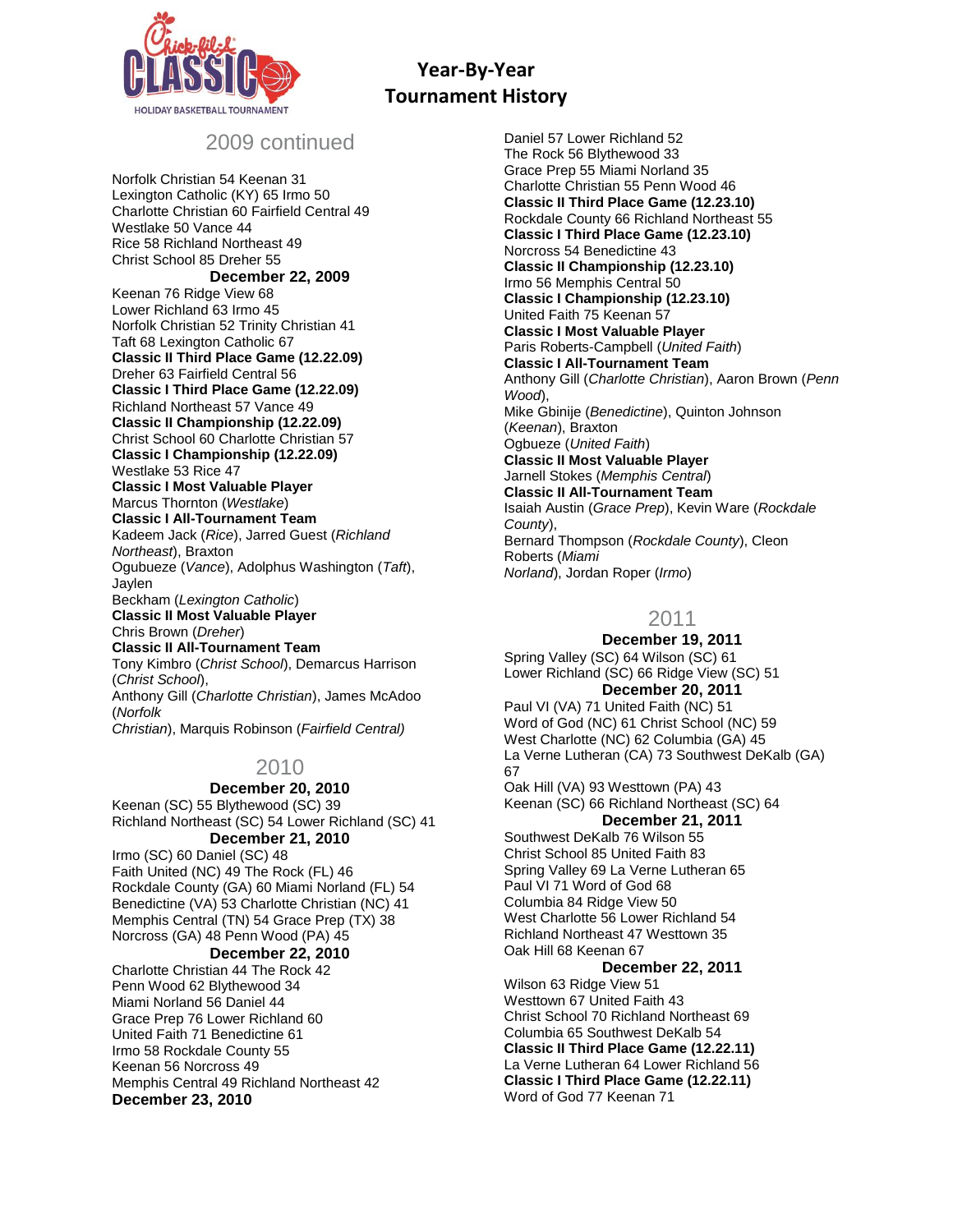

# 2011 continued

**Classic II Championship (12.22.11)** West Charlotte 60 Spring Valley 57 **Classic I Championship (12.22.11)** Oak Hill 76 Paul VI 55

#### **Classic I Most Valuable Player**

D'Vauntes Smith-Rivera (*Oak Hill*) **Classic I All-Tournament Team** Jordan Adams (*Oak Hill*), Tyler Lewis (*Oak Hill*), Stan Robinson (*Paul VI*), Marcus Stroman (*Keenan*), Will Weeks (*Christ School*) **Classic II Most Valuable Player** Grant Jerrett (*La Verne Lutheran*) **Classic II All-Tournament Team** Mark Blackmon (*West Charlotte*), Devante Brooks (*Spring Valley*), Mike Brown (*West Charlotte*), Shaquille Goodwin (*Southwest DeKalb*), Jarmal Reid (*Columbia*) **Carolina Challenge Showcase** Upper Room Christian (NC) 52 Edisto (SC) 46 (12.19.11) Upper Room Christian (NC) 73 Pinewood Prep (SC) 65 (12.20.11) Cardinal Newman (SC) 49 Edisto (SC) 48 (12.20.11) Arlington Country Day (FL) 77 Lexington (SC) 66 (12.21.11) Body of Christ (NC) 85 Hammond (SC) 53 (12.21.11)

# 2012

#### **December 19, 2012** A.C. Flora (SC) 66 Hillcrest (SC) 64 Lower Richland (SC) 67 Spring Valley (SC) 59

**December 20, 2012**

Deerfield Beach (FL) 68 Roberts Vaux (PA) 67 Flora Macdonald (NC) 66 Miller School (VA) 56 Wheeler (GA) 42 Christ School (NC) 41 Blanche Ely (FL) 56 Christ the King (NY) 54 St. John Bosco (CA) 67 Wesleyan Christian (NC) 59 Richland Northeast (SC) 55 Keenan (SC) 54

## **December 21, 2012**

Hillcrest 60 Miller School 57 Wesleyan Christian 64 Christ School 47 Spring Valley 86 Roberts Vaux 74 A.C. Flora 65 Flora Macdonald 61 Christ the King 74 Keenan 63 St. John Bosco 67 Wheeler 65 Deerfield Beach 52 Lower Richland 45 Blanche Ely 61 Richland Northeast 54 **December 22, 2012**

Keenan 54 Christ School 51 Miller School 80 Roberts Vaux 76 Hillcrest 55 Spring Valley 41 Christ the King 58 Wesleyan Christian 54 **Classic II Third Place Game (12.22.12)** Flora Macdonald 51 Lower Richland 50

**Classic I Third Place Game (12.22.12)** Wheeler 60 Richland Northeast 45 **Classic II Championship (12.22.12)** Deerfield Beach 57 A.C. Flora 46 **Classic I Championship (12.22.12)** St. John Bosco 72 Blanche Ely 62 **Classic I Most Valuable Player** Isaac Hamilton (*St. John Bosco*) **Classic I All-Tournament Team** Dallas Cameron (*Blanche Ely*), Tyler Dorsey (*St. John Bosco*), Jordan Fuchus (*Christ the King*), Richard Lee (*Blanche Ely*), Elijah Staley (*Wheeler*), Marcus Stroman (*Keenan*) **Classic II Most Valuable Player** Darren Williams (*Flora Macdonald*) **Classic II All-Tournament Team** Perry Dozier, Jr. (*Spring Valley*), Matthew Howard (A.C. Flora), Terrence Johnson (*Deerfield Beach*), Rysheed Jordan (Roberts Vaux), Tre Smith (*Hillcrest*) **Carolina Challenge Showcase** Aquinas (GA) 72 Hammond (SC) 66 (12.19.12) Olympic (NC) 79 Ridge View (SC) 46 (12.19.12) Sol Johnson (GA) 70 Keenan (SC) 62 (12.19.12) Winston-Salem Prep (NC) 67 Ridge View (SC) 59 (12.20.12) JF Webb (NC) 80 Cardinal Newman (SC) 53 (12.20.12) Winston-Salem Prep 66 Cardinal Newman 41 (12.21.12)

Shiloh (GA) 62 JF Webb 54 (12.21.12)

# 2013

## **December 19, 2013**

Aquinas (GA) 65 Mullins (SC) 55 Lower Richland (SC) 51 Richland Northeast (SC) 41 Keenan (SC) 64 Spring Valley (SC) 50 **December 20, 2013**

South Pointe (SC) 64 Luella (GA) 50 Archbishop Carroll (PA) 54 Carlisle (VA) 47 Oak Hill (VA) 70 Wesleyan Christian (NC) 46 Blanche Ely (FL) 59 Morgan County (GA) 50 Arlington Country Day (FL) 78 St. Frances (MD) 64

## **December 21, 2013**

Luella 85 Mullins 70 St. Frances 71 Carlisle 65 Morgan County 53 Richland Northeast 48 South Pointe 70 Aquinas 67 Blanche Ely 59 Lower Richland 47 Wesleyan Christian 61 Spring Valley 53 Archbishop Carroll 73 Arlington Country Day 62 Oak Hill 91 Keenan 40 **December 23, 2013** Mullins 59 Richland Northeast 58 Carlisle 67 Spring Valley 46 Morgan County 71 Luella 65 Wesleyan Christian 73 St. Frances 40

**Classic II Third Place Game (12.23.13)** Aquinas 54 Lower Richland 50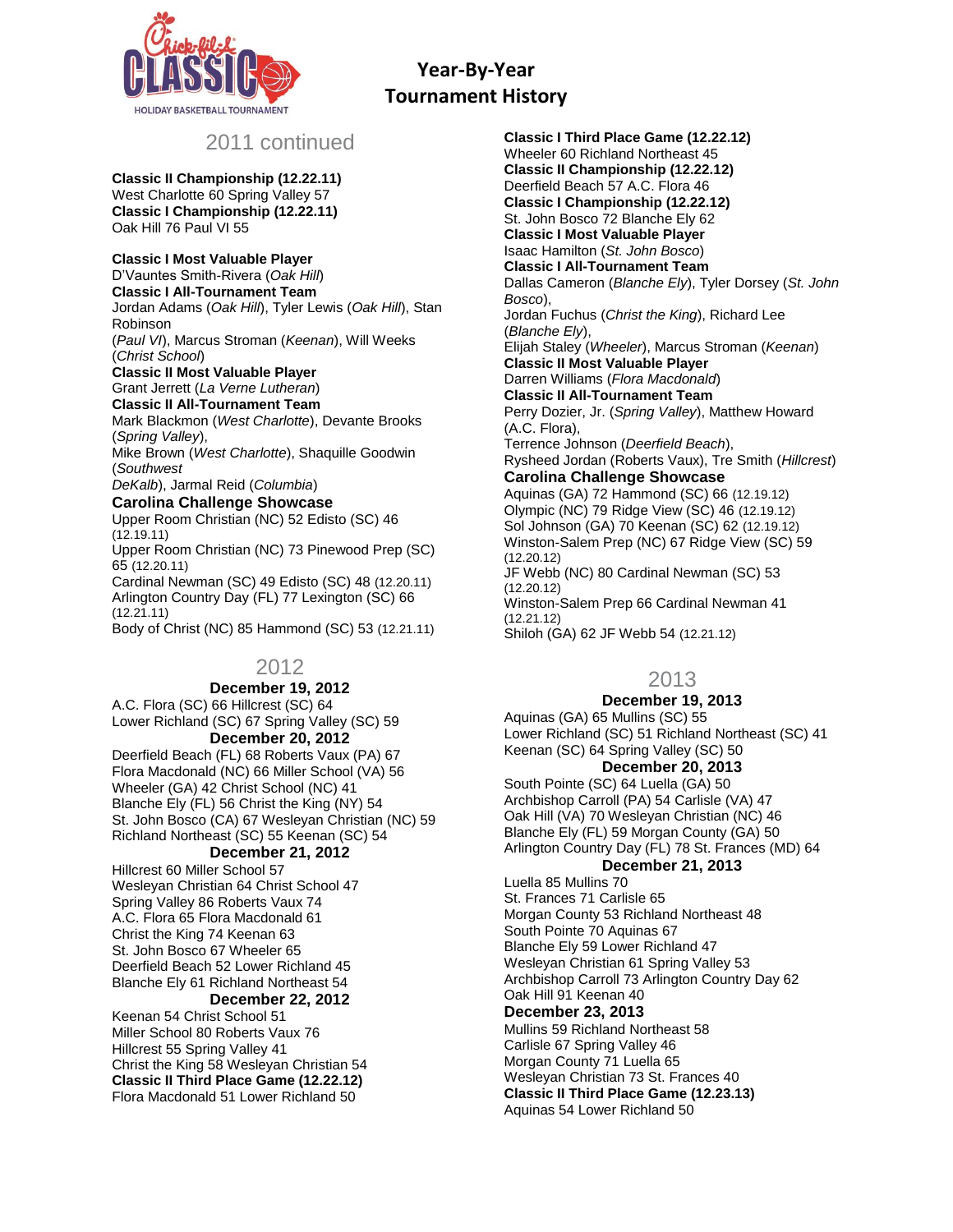

# 2013 continued

**Classic I Third Place Game (12.23.13)** Arlington Country Day 76 Keenan 68 **Classic II Championship (12.23.13)** Blanche Ely 81 South Pointe 75 (OT) **Classic I Championship (12.23.13)** Oak Hill 70 Archbishop Carroll 61 (OT) **Classic I Most Valuable Player** Cody Martin (*Oak Hill*) **Classic I All-Tournament Team** Thon Maker (*Carlisle*), Theo Pinson (*Wesleyan Christian*), Rokas Gustys (*Oak Hill*), Austin Tilghman (*Archbishop Carroll*), Derrick Jones (*Archbishop Carroll*) **Classic II Most Valuable Player** Ahmed Hill (*Aquinas*) **Classic II All-Tournament Team** Jalek Felton (*Mullins*), Quindarious Brown (*Morgan County*), Temarcus Blanton (*Luella*), Anthony Johnson (*South Pointe*), Lance Tejada, Jr. (*Blanche Ely*) **Carolina Challenge Showcase** Gray Military (SC) 73 Believe Academy (SC) 61 (12.19.13) Hammond (SC) 60 Dreher (SC) 44 (12.19.13) Northside Christian (NC) 88 Effignham County (GA) 44 (12.19.13)

Athens Christian (GA) 55 Hammond 46 (12.19.13)

# 2014

# **December 19, 2014**

Lower Richland (SC) 55 Keenan (SC) 49 Dreher (SC) 70 Hammond (SC) 67 (2 OT)

#### **December 20, 2014**

Cape Henry (VA) 61 Montrose Christian (MD) 50 Morgan County (GA) 52 Trinity Christian (NC) 47 Our Savior New American (NY) 58 Westtown (PA) 48 Greenforest Academy (GA) 92 Mullins (SC) 22 Wando (SC) 57 Spring Valley (SC) 54 Arlington Country Day (FL) 69 Kinston (NC) 62

# **December 22, 2014**

Keenan 83 Mullins 62 Montrose Christian 52 Westtown 49 Greenforest Academy 56 Lower Richland 41 Hammond 64 Trinity Christian 54 Arlington Country Day 66 Wando 36 Morgan County 57 Dreher 56 Kinston 68 Spring Valley 67 Our Savior New American 68 Cape Henry 66 **December 23, 2014**

Trinity Christian 72 Mullins 64 Westtown 77 Spring Valley 70 Keenan 62 Hammond 59 Montrose Christian 43 Kinston 42 **American Division Third Place Game (12.23.14)** Dreher 70 Lower Richland 50

**National Division Third Place Game (12.23.13)** Cape Henry 66 Wando 60 **American Division Championship (12.23.14)** Greenforest Christian 54 Morgan County 50 **National Division Championship (12.23.14)** Our Savior New Amerian 57 Arlington Country Day 55 **National Division Most Valuable Player** Cheick Diallo (*Our Savior New American*) **National Division Most Outstanding Player** Chris Clark (*Cape Henry*) **National Division All-Tournament Team** Marcus Evans (*Cape Henry*), Mario Kegler (*Arlington Country Day*), Lamone Turner (*Arlington Country Day*), Jahshire Hardnett (*Arlington Country Day*), Damon Wilson (*Our Savior New American*) **American Division Most Valuable Player** John Ogwuche (*Greenforest Christian*) **American Division Most Outstanding Player** Tevin Mack (*Dreher*) **American Division All-Tournament Team** Dennis Smith, Jr. (*Trinity Christian*), Xavier McDaniel, Jr. (*Hammond*), Tookie Brown (*Morgan County*), Jailyn Ingram

(*Morgan County*)

## **Carolina Challenge Showcase**

Athens Christian (GA) 79 Hillcrest (SC) 60 (12.19.14) Barking Abbey (UK) 49 Richland Northeast (SC) 34 (12.19.14)

Barking Abbey 60 Ben Lippen (SC) 23 (12.20.14) Athens Christian 63 Richland Northeast 47 (12.20.14) Providence Day (NC) 62 Aquinas (GA) 47 (12.22.14)

# 2015

## **December 18, 2015**

Spring Valley (SC) 66 Richland Northeast (SC) 57 Hammond (SC) 79 Mullins (SC) 49

## **December 19, 2015**

Oldsmar Christian (FL) 58 Roman Catholic (PA) 51 Greenforest Academy (GA) 59 Providence Day (NC) 58

Lower Richland (SC) 66 Pace Academy (GA) 55 Huntington Prep (WV) 56 Greensboro Day (NC) 53 Oak Hill (VA) 83 Arlington Country Day (FL) 66 Blythewood (SC) 56 Keenan (SC) 44

# **December 21, 2015**

Pace Academy 67 Mullins 59 Providence Day 83 Richland Northeast 57 Greenforest Academy 82 Lower Richland 62 Roman Catholic 54 Greensboro Day 37 Huntington Prep 65 Oldsmar Christian 64 Arlington Country Day 77 Keenan 58 Oak Hill 95 Blythewood 52 Hammond 71 Spring Valley 54

#### **December 22, 2015**

Richland Northeast 65 Mullins 56 Greensboro Day 71 Keenan 42 Providence Day 69 Pace Academy 51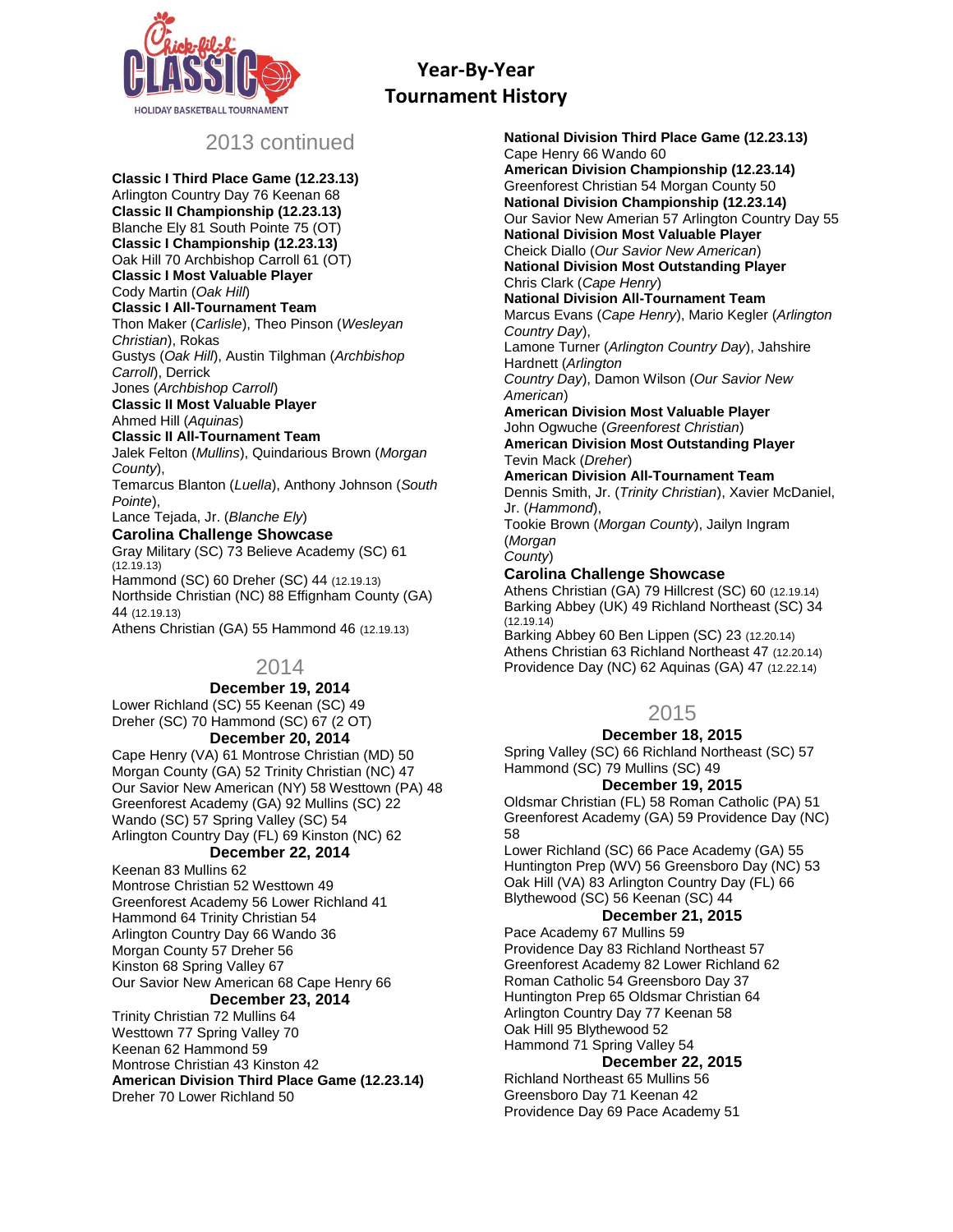

# 2015 continued

Roman Catholic 49 Arlington Country Day 45 **American Division Third Place Game (12.22.15)** Spring Valley 78 Lower Richland 68 **National Division Third Place Game (12.22.15)** Oldsmar Christian 61 Blythewood 48 **American Division Championship (12.22.15)** Hammond 70 Greenforest Academy 58 **National Division Championship (12.22.15)** Oak Hill 93 Huntington Prep 85 **National Division Most Valuable Player** Ty-Shon Alexander (*Oak Hill*) **National Division Most Outstanding Player** Miles Bridges (*Huntington Prep*) **National Division All-Tournament Team** Troy Baxter (*Oldsmar Christian*), Lamar Stevens (*Roman Catholic*), Curtis Jones (*Huntington Prep*), Braxton Key (*Oak Hill*), Devontae Shuler (*Oak Hill*) **American Division Most Valuable & Most Outstanding Player** Seventh Woods (*Hammond*) **American Division All-Tournament Team** Wendell Carter (*Pace Academy*), Devon Dotson (*Providence Day*), Justin Forrest (*Greenforest Christian*), John Ogwuuche (*Greenforest Christian*), Chevez Goodwin (*Hammond*) **Carolina Challenge Showcase** Rocky River (NC) 73 Cardinal Newman (SC) 63 (12.18.15) Heathwood Hall (SC) 50 Midland Valley (SC) 46 (12.18.15) Midland Valley 47 University School (TN) 40 (12.19.15) Rocky River 65 Lexington (SC) 62 (12.19.15) Indian Land (SC) 54 Heathwood Hall 53 (12.19.15) Gray Collegiate (SC) 79 SW Atlanta Christ. (GA) 73 (12.21.15) Cardinal Newman 59 Indian Land 49 (12.21.15)

# **2016**

**December 20, 2016** Keenan 62 (SC) A.C. Flora (SC) 55

Spartanburg Day (SC) 73 Gray Collegiate (SC) 53 **December 21, 2016**

Providence Day (NC) 65 John Carroll (MD) 76 Cannon (NC) 70 Wheeler (GA) 95 Greensboro Day (NC) 53 Hamilton Heights (TN) 56 Porter Gaud (SC) 61 Blythewood (SC) 63 Oldsmar Christian (FL) 63 La Lumiere (IN) 86 Westlake (GA) 53 Lafayette Christian (LA) 55

## **December 22, 2016**

Cannon 83 Porter Gaud 61 Providence Day 75 Westlake 67 John Carrol 60 Lafayette Christian 44 Oldsmar Christian 24 Greensboro Day 66 Wheeler 79 Blythewood 61 La Lumiere 70 Hamilton Heights 56

A.C. Flora 70 Gray Collegiate 74 Keenan 57 Spartanburg Day 54 **December 23, 2016** Oldsmar Christian 64 A.C. Flora 59 Westlake 57 Porter Gaud 56 Providence Day 61 Cannon 76 Greensboro Day 54 Gray Collegiate 49 **American Division Third Place Game (12.23.16)** Lafayette Christian 51 Blythewood 67 **National Division Third Place Game (12.23.16)** Hamilton Heights 91 Spartanburg Day 68 **American Division Championship (12.23.16)** John Carroll 53 Wheeler 64

**National Division Championship (12.23.16)** La Lumiere 77 Keenan 58 **National Division Most Valuable Player** Brian Bowen (La Lumiere) **National Division Most Outstanding Player** Zion Williamson (Spartanburg Day) **National Division All-Tournament Team** Jaren Jackson (*La Lumiere*), Shai Gilgeous-Alexander (*Hamilton Heights Christian*), Jalek Felton (*Gray Collegiate*), James Reese (*A.C. Flora)*, Tariq Simmons (*W.J. Keenan*) **American Division Most Valuable Player** EJ Montgomery (*Wheeler*) **American Division Most Outstanding Player** Darius Perry (Wheeler) **American Division All-Tournament Team** Montez Mathis (*John Carroll*), Jairus Hamilton (*Cannon*),Devon Dotson (*Providence Day*), Jordan Tucker (Wheeler), Aaron Nesmith (Porter Gaud)

## **Carolina Challenge Showcase**

Dutch Fork (SC) 62 Richland Northeast (SC) 48 (12.20.16) Lower Richland 67 Heathwood Hall (SC) 62 (12.20.16) Charlotte Christian (NC) 73 Cardinal Newman (SC) 55 (12.21.16) Liberty County (GA) 85 Richland Northeast 58 (12.21.16)

Liberty County 65 Charlotte Christian 76 (12.22.16)

# **2017**

#### **December 20, 2017**

Lower Richland (SC) 56 Porter Gaud (SC) 71 Gray Collegiate (SC) 67 Keenan (SC) 53

# **December 21, 2017**

Providence Day (NC) 86 Westside (GA) 74 Cox Mill (NC) 70 Corner Canyon (UT) 51 Huntington Prep (WV) 71 IMG Academy (FL) 74 Findlay Prep (NV) 84 Paul VI (VA) 62 Cannon (NC) 65 Oak Hill Academy (VA) 87 Prolific Prep (CA) 71 Westtown (PA) 54

#### **December 22, 2017**

Westside 73 Corner Canyon 66 Cannon 62 Westtown 60 Providence Day 63 Cox Mill 52 IMG Academy 86 Findlay Prep 73 Oak Hill Academy 72 Prolific Prep 56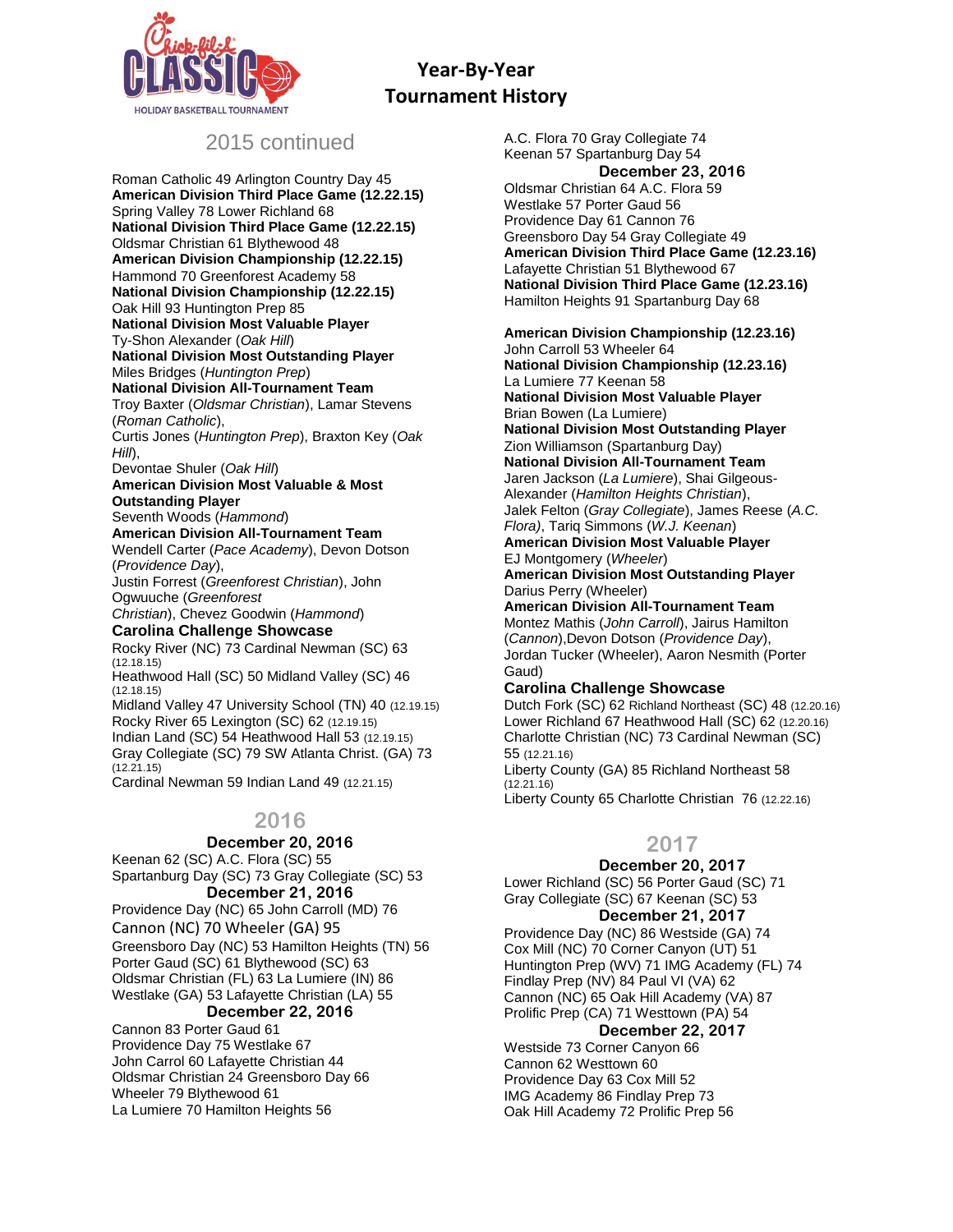

# 2017 continued

Lower Richland 59 Keenan 63 Porter Gaud 61 Gray Collegiate 63 **December 23, 2017** Westtown 67 Huntington Prep 77 Corner Canyon 50 Lower Richland 43 Westside 55 Keenan 57 Paul VI 84 Cannon 62 **American Division Third Place Game (12.23.17)** Cox Mill 77 Porter Gaud 66 **National Division Third Place Game (12.23.17)** Prolific Prep 57 Findlay Prep 70

**National Division Championship (12.23.17)** IMG Academy 71 Oak Hill Academy 73 **American Division Championship (12.23.17)** Providence Day 77 Gray Collegiate 71 (OT) **National Division Most Valuable Player** Keldon Johnson (Oak Hill Academy) **National Division Most Outstanding Player** Silvio de Sousa (IMG Academy) **National Division All-Tournament Team** Will Richardson (Oak Hill), Keyontae Johnson (Oak Hill), Cam Reddish (Westtown), Jairus Hamilton (*Cannon)*, Darius Days (IMG Academy) **American Division Most Valuable Player** Devon Dotson (Providence Day) **American Division Most Outstanding Player** Aaron Nesmith (Porter Gaud)

**American Division All-Tournament Team** Issac Suffren (Providence Day), Khavon Moore (*Westside)*,Trey Wertz (*Providence Day*), Wendell Moore Jr (Cox Mill), Juwan Gary (Gray Collegiate)

#### **Carolina Challenge Showcase**

A.C. Flora (SC) 50 York Prep (SC) 53 (12.20.17) Blythewood (SC) 67 Richland Northeast (SC) 41  $(12.20.17)$ 

United Faith (NC) 67 Blythewood 85 (12.21.17) York Prep (SC) 67 Thomasville (GA) 56 (12.21.17) Hammond (SC) 51 A.C. Flora 53 (12.21.17) Thomasville 59 Hammond 47 (12.22.17)

# **2018**

#### **December 26, 2018**

Gray Collegiate (SC) 44 Dorman (SC) 56 Ridge View (SC) 62 Keenan 64 (SC) 2OT

#### **December 27, 2018**

Roman Catholic (PA) 52 Independence (NC) 63 Hillcrest Prep (AZ) 54 St. Benedict's Prep (NJ) 64 Salesian College Prep (CA) 50 Norcross (GA) 40 Holy Spirit Prep (GA) 70 Bella Vista Prep (AZ) 81 Sunrise Christian (KS) 57 The Rock (FL) 38 Memphis East (TN) 58 St. Frances (MD) 59

# **December 28, 2018**

Gray Collegiate 56 Norcross 64 *Independence 36 Salesian 41*

Holy Spirit Prep 64 The Rock 75 *St. Benedict's Prep 44 St. Frances 53* Memphis East 57 Hillcrest Prep 56 *Bella Vista Prep 71 Sunrise Christian 64 (2OT)* Roman Catholic 73 Ridge View 58 *Dorman 60 Keenan 50*

#### **December 29, 2018**

Hillcrest Prep 95 Holy Spirit Prep 83 Gray Collegiate 62 Ridge View 70 Norcross 62 Roman Catholic 72 Memphis East 59 The Rock 58 **American Division Third Place Game (12.29.18)** Independence 58 Keenan 60

**National Division Third Place Game (12.29.18)** Sunrise Christian 55 St. Benedict's Prep 42 **National Division Championship (12.29.18)** Bella Vista Prep 55 St. Frances 46 **American Division Championship (12.29.18)** Salesian College Prep 45 Dorman 39 **National Division Most Valuable Player** Terry Armstrong (Bella Vista Prep) **National Division Most Outstanding Player** James Wiseman (Memphis East) **National Division All-Tournament Team** Addison Patterson (Bella Vista), Anthony Edwards (Holy Spirit), N'faly Dante (Sunrise Christian), Adrian Baldwin (*St. Frances)*, Dishon Thomas (Hillcrest Prep) **American Division Most Valuable Player** Shane Bell (Salesian)

**American Division Most Outstanding Player** Myles Tate (Dorman)

**American Division All-Tournament Team** PJ Hall (Dorman), BJ Boston (*Norcross)*,Jalen Duren (*Roman Catholic*), Raekwon Horton (Keenan), Tommy Brunner (Gray Collegiate)

**Carolina Challenge Showcase**

Blythewood (SC) 53 Westwood (SC) 68 (12.26.18) United Faith (NC) 60 Greenforest (GA) 68 (12.26.18) Hartsville (SC) 74 York Prep (SC) 55 (12.26.18) Westwood 70 United Faith 48 (12.27.18) Lower Richland (SC) 64 Lakeside (GA) 73 (12.27.18) Hartsville 65 Blythewood 83 (12.27.18) York Prep 48 Lower Richland 59 (12.27.18) Lakeside 69 Richland Northeast 52 (12.28.18)

# **2019**

#### **December 19, 2019**

Dorman (SC) 61 W.J. Keenan (SC) 45 Greensboro Day (NC) 75 Gray Collegiate (SC) 66 **December 20, 2019** Greenforest (GA) 50 Immaculate Conception (NJ) 64 Travelers Rest (SC) 69 Cannon (NC) 83 Legacy Early College (SC) 47 La Lumiere (IN) 58 Westtown (PA) 47 Hillcrest Prep (AZ) 64 Huntington Prep (WV) 88 Word of God (NC) 50 Ridge View (SC) 62 Prolific Prep (CA) 68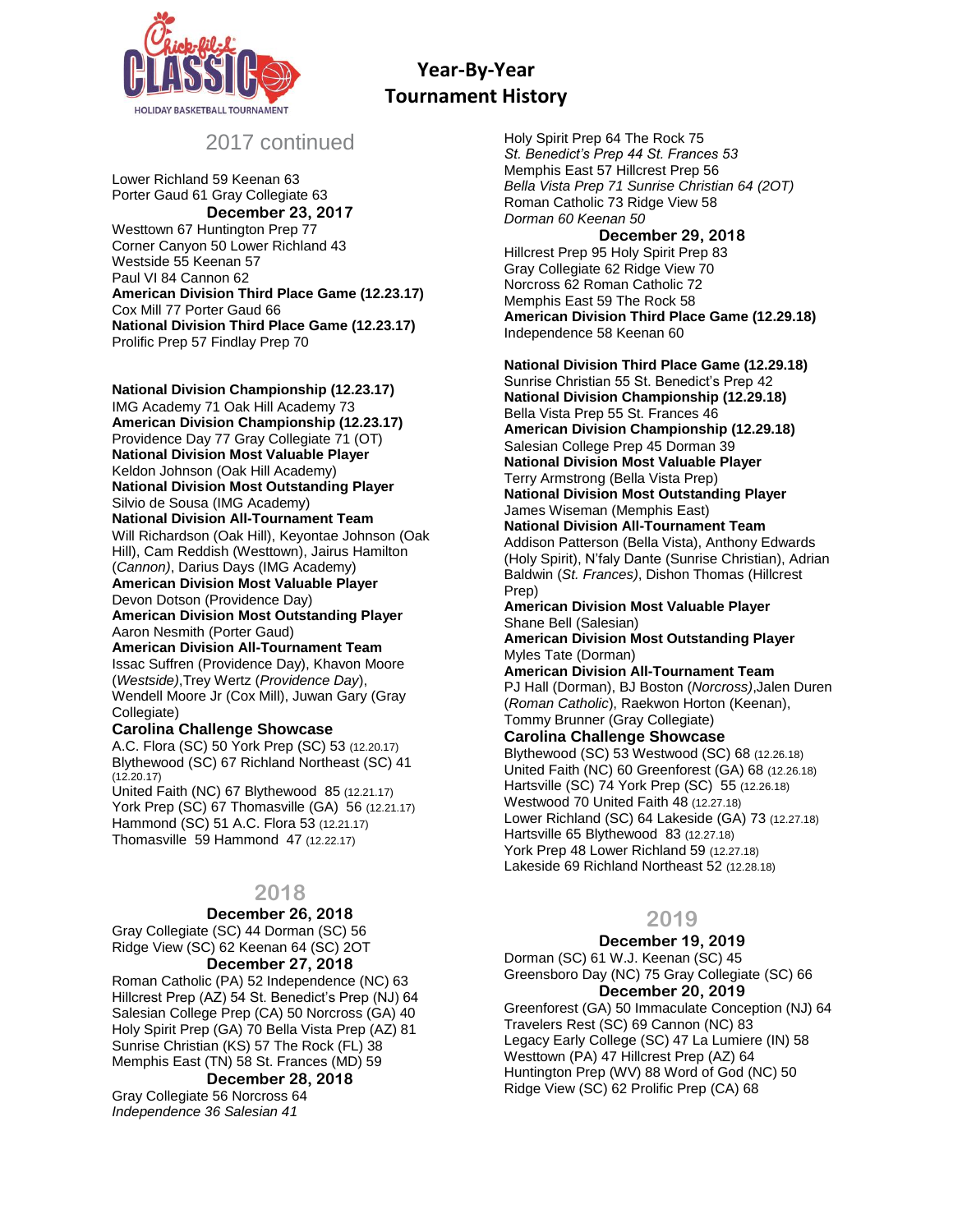

# 2019 continued

## **December 21, 2019**

Greenforest (GA) 72 Gray Collegiate (SC) 55 Ridge View (SC) 48 Legacy Early College (SC) 65 *Immaculate Concep (NJ) 47 Greensboro Day (NC) 56 Prolific Prep (CA) 59 La Lumiere (IN) 63 Cannon (NC) 45 Dorman (SC) 69* Westtown (PA) 46 Word of God (NC) 43 Travelers Rest (SC) 49 W.J. Keenan (SC) 60 *Hillcrest Prep (AZ) 61 Huntington Prep (WV) 60*

## **December 23, 2019**

Ridge View (SC) 54 Word of God (NC) 75 Travelers Rest (SC) 65 Gray Collegiate (SC) 66 W.J. Keenan (SC) 41 Greenforest (GA) 48 Legacy Early College (SC) 51 Westtown (PA) 49

**American Division Third Place Game(12.23.19)**

Cannon (NC) 54 Immaculate Conception (NJ) 59 **National Division Third Place Game(12.23.19)** Prolific Prep (CA) 58 Huntington Prep (WV) 52 **National Division Championship (12.23.19)** La Lumiere (IN) 44 Hillcrest Prep (AZ) 55 **American Division Championship (12.23.19)** Dorman (SC) 56 Greensboro Day (NC) 52 **National Division Most Valuable Player** Michael Foster (Hillcrest Prep, AZ) **National Division Most Outstanding Player** Jalen Green (Prolific Prep, CA)

#### **National Division All-Tournament Team**

Makur Maker (Hillcrest Prep), Jaemyn Brakefield (Huntington Prep), Wendell Green (La Lumiere), Ja'Von Benson (Ridge View), Jacobi Wright (Legacy Early College)

**American Division Most Valuable Player** Myles Tate (Dorman)

**American Division Most Outstanding Player** PJ Hall (Dorman)

**American Division All-Tournament Team** Cam Hayes (Greensboro Day), Bryce Harris (Greensboro Day), Lamar Oden (Greenforest), Raekwon Horton (Keenan), Latavian Lawrence (Gray

#### Collegiate) **Carolina Challenge Showcase**

Christ Church (SC) 32 Richland Northeast (SC) 28 (12.19.19) AL Brown (NC) 65 Blythewood (SC) 71 (12.19.19) Great Fall (SC) 29 Christ Church (SC) 47 (12.20.19) Richland Northeast (SC) 64 Marion (SC) 55 (12.20.19) Northside Christian (NC) 57 North Charleston (SC) 43 (12.20.19) Blythewood (SC) 66 North Augusta (SC) 57 (12.20.19) North Augusta (SC) 36 Northside Christian (NC) 45 (12.21.19) Marion (SC) 96 AL Brown (NC) 90 (12.21.19)

# **2020**

**Tournament Canceled due to Coronavirus Pandemic**

# 2021

## **December 27, 2021**

Irmo (SC) 68 W.J. Keenan (SC) 57 Lexington (SC) 52 River Bluff (SC) 39 **December 28, 2021**

Carmel Christian (NC) 58 Grayson (GA) 67 John Marshall (VA) 50 Archbishop Stepinac (NY) 54 St Frances (MD) 64 Denver Prep (CO) 73 Dream City (AZ) 60 Legacy Early College (SC) 40 Huntington Prep (WV) 62 Liberty Heights (NC) 80 Prolific Prep (CA) 63 Ridge View (SC) 42

## **December 29, 2021**

Carmel Christian (NC) 66 W.J. Keenan 55 St. Frances (MD) 55 Legacy Early College (SC) 54 John Marshall (VA) 54 River Bluff (SC) 41 Huntington Prep (WV) 62 Ridge View (SC) 52 Grayson (GA) 64 Archbishop Stepinac (NY) 72 OT Denver Prep (CO) 47 Dream City Christian (AZ) 61 Liberty Heights (NC) 62 Prolific Prep (CA) 72 Irmo (SC) 67 Lexington (SC) 58

## **December 30, 2021**

Legacy Early College (SC) 56 Ridge View (SC) 49 W.J. Keenan (SC) 47 River Bluff (SC) 45 Carmel Christian (NC) 68 John Marshall (VA) 72 St Frances (MD) 74 Huntington Prep (WV) 49 **American Division Third Place Game(12.30.21)** Grayson (GA) 54 Lexington (SC) 53 **National Division Third Place Game(12.30.21)** Denver Prep (CO) 70 Liberty Heights (NC) 90 **National Division Championship (12.30.21)** Dream City Christian (AZ) 44 Prolific Prep (CA) 71 **American Division Championship (12.30.21)** Irmo (SC) 56 Archbishop Stepinac (NY) 79 **National Division Most Valuable Player** MJ Rice (Prolific Prep, CA)

**National Division Most Outstanding Player** Baye Fall (Denver Prep, CO)

**National Division All-Tournament Team** Adem Bona (Prolific Prep), Daquan Davis (St. Frances), Milos Uzan (Dream City Christian), G.G. Jackson (Ridge View), Takai Simpkins (Liberty Heights)

**American Division Most Valuable Player** Danny Carbuccia (Archbishop Stepinac) **American Division Most Outstanding Player** Dylan Williams (Irmo)

**American Division All-Tournament Team** Cam Scott (Lexington), Tyrese Elliott (Grayson), Samuel Gibbs (Archbishop Stepinac), Dennis Parker Jr (John Marshall), Cade Tyson (Carmel Christian) **Carolina Challenge Showcase**

Chapin (SC) 38 Richland Northeast (SC) 63 (12.27.21) Christ School (NC) 72 Swansea (SC) 28 (12.27.21) Charlotte Christian (NC) 66 Blythewood (SC) 62 (12.27.21) Olympic (NC) 49 AC Flora (SC) 51 (12.27.21) AC Flora (SC) 55 Charlotte Christian (NC) 60 (12.28.21) Blythewood (SC) 68 Olympic (NC) 71 (12.28.21) Richland Northeast (SC) 49 Christ School (NC) 42 (12.28.21) Swansea (SC) 42 Chapin (SC) 41 (12.28.21)